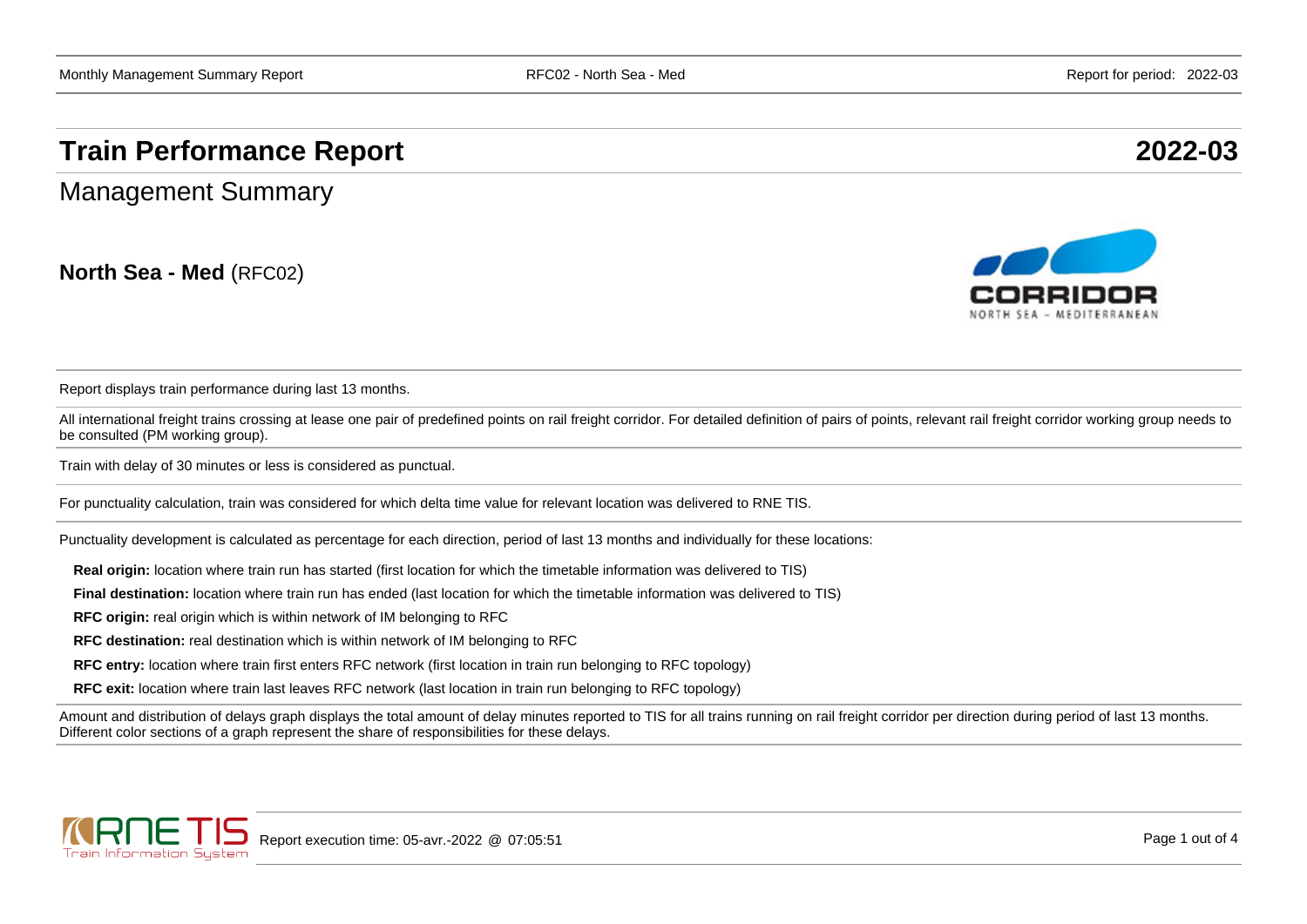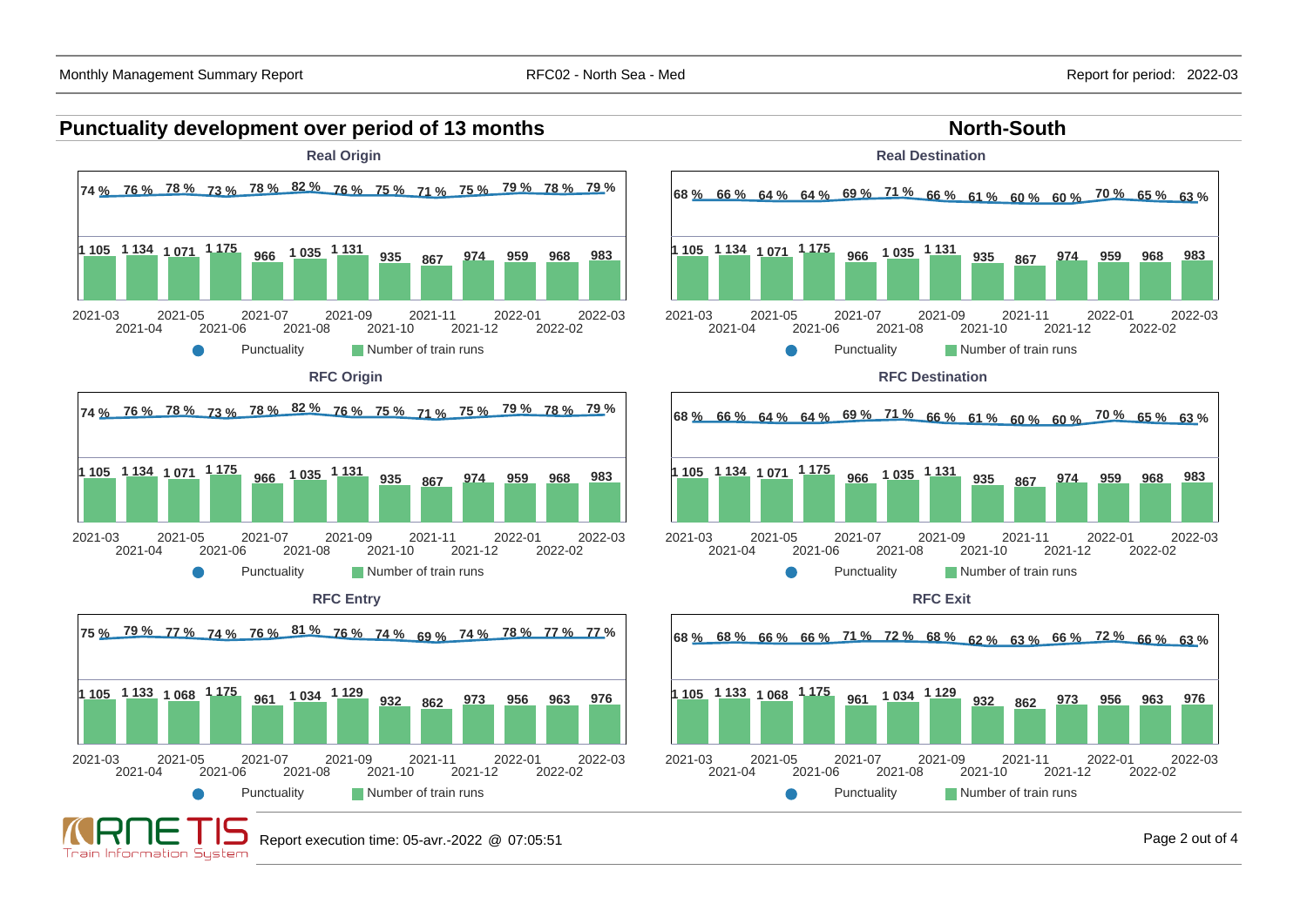## **Punctuality development over period of 13 months South-North South-North**